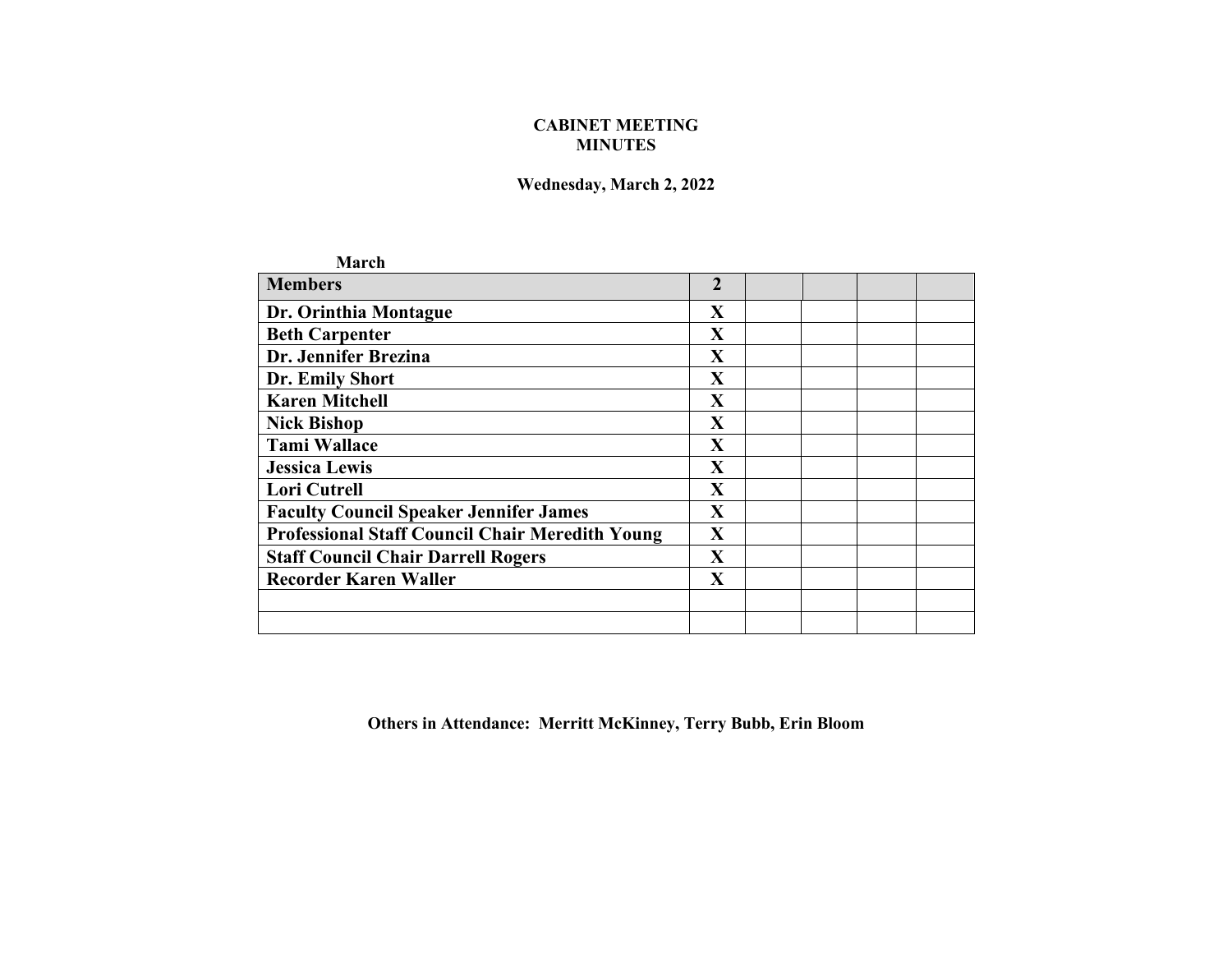| <b>TOPIC</b>                                                                      | DISCUSSION/CONCLUSION/RECOMMENDATION                                                                                                                                                                                                                                                                                                                                                                                                                                                                                                                                                                                                                                                                                                                                                                                                                                                                                                                                                                                                                                                                                                                                                                                                                                        | <b>ACTION / FOLLOW-UP</b>                                                                                                     |
|-----------------------------------------------------------------------------------|-----------------------------------------------------------------------------------------------------------------------------------------------------------------------------------------------------------------------------------------------------------------------------------------------------------------------------------------------------------------------------------------------------------------------------------------------------------------------------------------------------------------------------------------------------------------------------------------------------------------------------------------------------------------------------------------------------------------------------------------------------------------------------------------------------------------------------------------------------------------------------------------------------------------------------------------------------------------------------------------------------------------------------------------------------------------------------------------------------------------------------------------------------------------------------------------------------------------------------------------------------------------------------|-------------------------------------------------------------------------------------------------------------------------------|
| <b>College Steering Committee</b><br><b>Recommendations</b><br>(Merritt McKinney) | Discussion:<br>On behalf of the College Steering Committee, McKinney presented three<br>$\bullet$<br>proposals/recommendations for approval<br>Creation of a Distance Learning Committee<br>$\bullet$<br>Creation of a General Education Committee<br>Change "Director Distributed Education" to "representative from Distributed<br>Education" on the Computing and Technology Committee<br><b>Conclusion/Recommendation:</b><br>Motion carried to approve the three recommendations as presented<br>$\bullet$                                                                                                                                                                                                                                                                                                                                                                                                                                                                                                                                                                                                                                                                                                                                                             | Motion carried to approve the<br>three recommendations as<br>presented.                                                       |
| <b>Advising Program Proposal</b><br>(Erin Bloom & Terry Bubb)                     | Discussion:<br>Reviewed revised proposal for approval (Replacement of the current advising<br>$\bullet$<br>training offered to faculty)<br>Regularly offered streamlined training and professional development to faculty to<br>$\bullet$<br>ensure they are well-prepared for advising students<br>Currently have 153 faculty advisers (60 of them have gone through training)<br>Various levels of training<br>Level $1$ – full-time faculty will have one academic year to complete a combination<br>of live professional development and asynchronous eLearn modules (This level is<br>mandatory)<br>Level 2 - Faculty will participate in a series of asynchronous modules in eLearn,<br>as well as some in-person professional development opportunities. (This level is<br>optional; an extra step to serve as Master Advisor within their respective Divisions<br>each semester.)<br>Level 3 - Faculty will enroll in a Graduate Level Course from Kansas State<br>University (paid for by the college). (This level is optional.)<br>Development of training modules – begin Fall 2022<br><b>Conclusion/Recommendation:</b><br>Motion carried to approve the proposal with one amendment to include language<br>$\bullet$<br>stating all faculty complete training | Motion carried to approve the<br>proposal with one amendment to<br>include language stating all<br>faculty complete training. |
| <b>Holiday Schedule</b>                                                           | Discussion:<br>Tabled                                                                                                                                                                                                                                                                                                                                                                                                                                                                                                                                                                                                                                                                                                                                                                                                                                                                                                                                                                                                                                                                                                                                                                                                                                                       | Tabled                                                                                                                        |
| <b>Employee Awards</b>                                                            | Discussion:<br>Employee "Excellence Awards" (One selection from Adjunct, Faculty,<br>$\bullet$<br>Professional Staff and Staff)<br>Information about nominations will go out this month<br>$\bullet$<br>The Foundation provides the monetary gift received to the recipient. Each<br>$\bullet$<br>recipient will be awarded \$500.00.                                                                                                                                                                                                                                                                                                                                                                                                                                                                                                                                                                                                                                                                                                                                                                                                                                                                                                                                       |                                                                                                                               |